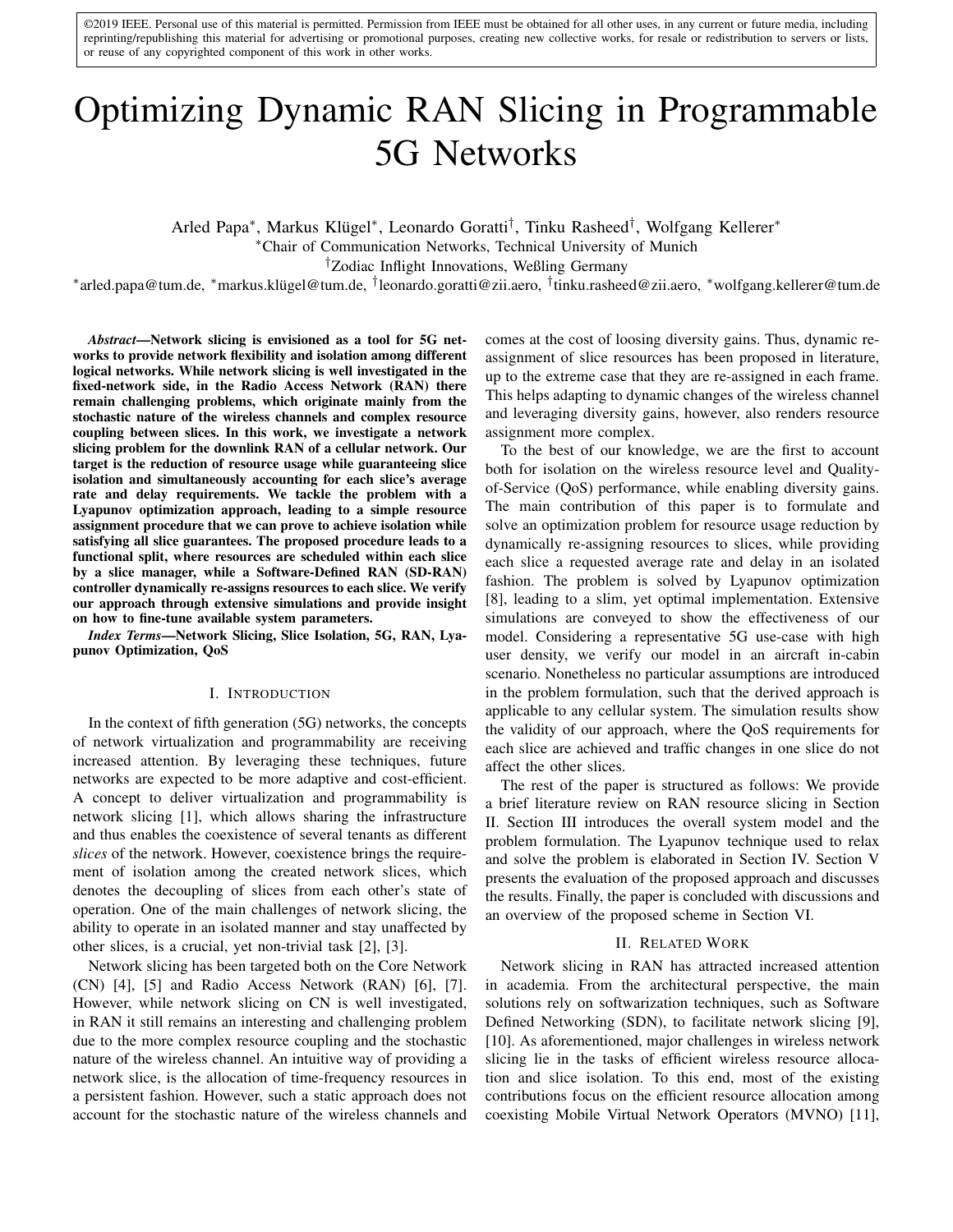or Service Providers (SPs) [12], which share the physical infrastructure. The isolation effect is in general tackled by simply adding constraints regarding the number of resources assigned to each slice. While this enables isolation on the wireless resource level, it does not take into account any QoS performance and hence is prone to loss in diversity gains.

Another interesting aspect of network slicing is investigated in [13]. The authors consider the effect of multiplexing gain and formulate the resource allocation problem as a knapsack problem. Given the shape of a slice request, this approach maximizes the number of accepted slices and therefore increases the resource utilization. However, again isolation is provided only on a wireless resource basis.

Similarly to our approach there exist works which leverage the Lyapunov technique to efficiently re-assign the wireless resources to slices. The authors in [14] consider the Lyapunov technique for enabling network slicing with focus on energy efficiency, however, without guaranteeing slice isolation. In [15], a similar problem is formulated as a throughput maximization problem and relaxed using the Lyapunov approach to efficiently assign resources and power to the slices. Although the authors claim to provide isolation, it is done by the use of a resource ratio parameter for distributing the resources among the slices. Thus, the isolation is again on resource level and no QoS guarantees are given. Finally, the authors in [16] introduce two type of slices, namely delay and capacity critical ones, and define their QoS requirements. Employing the Lyapunov approach they distribute resources to the slices for power minimization. Isolation is investigated in this case, however, the implementation is a bit unclear and therefore the effectiveness of the approach remains open.

## III. SYSTEM MODEL AND PROBLEM FORMULATION

We consider the downlink scenario of a cellular system with a single small cell Base Station (BS) of a single Infrastructure Provider (InP). The system is time slotted, where the slot duration corresponds to a LTE Transmission Time Interval (TTI) of 1 ms. The BS serves a set  $\mathcal N$  of N users at a given slot, which are associated to a set  $S$  of  $S$  slices. Considering a specific bandwidth, a set  $R$  of R Physical Resource Blocks (PRBs) are available. To support the 5G RAN concepts, the management and orchestration of the system is driven by means of SDN. To this aim, the architecture implies the introduction of a Software-Defined Radio Access Network (SD-RAN) controller, which is responsible for collecting information and requests about the slices using a Northbound Application Programmable Interface (API), as well as the Channel Quality Indicator (CQI) from the BS. The SD-RAN controller creates an instance called *slice manager* for each deployed network slice and dynamically re-assigns resources to each slice by giving its manager the right to allocate it to a user. The slice manager abstracts the slices's users from the controller and coordinates scheduling decisions within the slice. We adopt the principle of FlexRAN [10], and incorporate further functions to enable the proposed slicing approach. The proposed 5G RAN architecture is illustrated in Fig. 1.



Fig. 1. SD-RAN controller architecture. The controller uses the northbound API to get requests about the slices and also collects CQI information from the BS for the resource allocation. Each slice is controlled by a slice manager which abstracts the users from the controller and coordinates the scheduling decisions.

Let  $h_{i,j}^t$  denote the channel gain for user i on PRB j in slot t. We assume that the channel gain remains constant within the slot duration but may vary between slots. The variable  $p_{i,j}^{t}$  is the transmit power between the BS and user  $i$  on PRB  $j$  in slot t. The variable  $\sigma^2$  is the thermal noise on each PRB. Moreover, the PRB bandwidth is denoted by B, whereas  $w_{i,j}^t$  is a decision variable which indicates whether user  $i$  is associated with PRB  $j$  in slot  $t$  or not. Assuming a uniform power allocation over the PRBs, the user achievable data rate can be calculated as:

$$
r_i^t = \sum_{j=1}^R w_{i,j}^t r_{i,j}^t
$$
 (1)

where

$$
r_{i,j}^{t} = B \log_2 \left( 1 + \frac{p_{i,j}^{t} h_{i,j}^{t}}{\sigma^2} \right)
$$
 (2)

is the rate achievable by user i on PRB  $j$  in slot  $t$ .

In this work we consider two type of slices. The first type corresponds to capacity-critical slices, which require a minimum expected throughput. Additionally, the second type corresponds to delay-critical slices, where a maximum expected delay must be fulfilled. Each slice sustains a queue for the incoming slice traffic, which has a backlog of  $U_s^t$ . The arrival traffic per slot is modeled by a random variable  $\lambda_s^t$  with mean value  $\lambda_s$ , which denotes the amount of traffic in Kb/slot. The arrived traffic is accepted portion-wise after an admission control, with the admitted traffic in each slot denoted by the variable  $\alpha_s^t$ . Further, the admitted traffic is then served by a slice rate expressed with the variable  $r_s^t$ . Correspondingly, the slice queue backlog evolves from slot to slot by the equation:

$$
U_s^{t+1} = \max\left\{U_s^t + \alpha_s^t - r_s^t, 0\right\} \quad \forall s \in \mathcal{S} \tag{3}
$$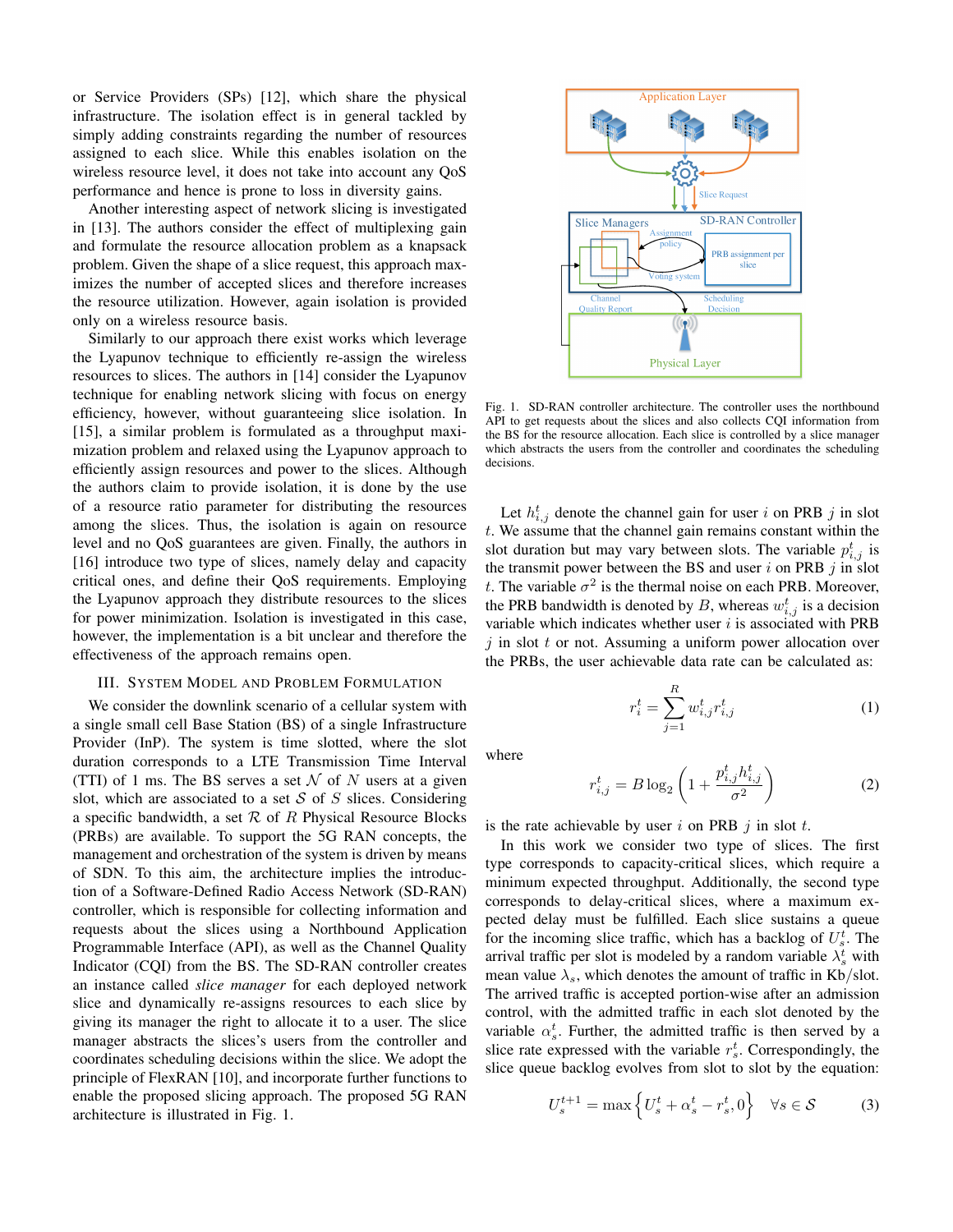Utilizing the expected queue backlog, the average delay of the queue can be calculated by Little's theorem to be  $D_s =$  $U_s/r_s$  [17].

The SD-RAN controller collects the requests from the slices, namely  $C_s$ , which denotes the minimum required throughput, as well as  $D_s$ , which is the maximum tolerable delay. Moreover, each slice specifies a rate policy  $\gamma_s = [\dots, \gamma_{s,i}, \dots]$  to the controller, that provides information regarding the relative share of slice's minimum throughput among the slice's users. Finally, the SD-RAN controller decides for a maximum throughput allowed per slice, namely  $\overline{C}_s$ , depending on the wireless channel qualities. It is this maximum throughput that ensures rate isolation among the slices, as it prevents them from overloading the network. An intuitive way of selecting  $\overline{C}_s$  is by assigning a portion of the channel capacity in a round robin fashion to each slice. However, in general the selection of  $\overline{C}_s$ introduces a new optimization problem that is out of the scope of this work.

## *A. Problem Formulation*

We model the resource allocation problem as a resource use minimization problem, while guaranteeing the QoS objectives for the slices, as well as slice isolation. The optimization problem is formulated as follows:

$$
\min_{w_{i,j}^t, \alpha_s^t} \lim_{T \to \infty} \frac{1}{T} \sum_{t=0}^{T-1} \sum_{i=1}^{N^t} \sum_{j=1}^R w_{i,j}^t
$$
\n(4a)

$$
\text{s.t.} \quad \lim_{T \to \infty} \frac{1}{T} \sum_{t=0}^{T-1} \alpha_s^t \le \lim_{T \to \infty} \frac{1}{T} \sum_{t=0}^{T-1} r_s^t \quad \forall s \in \mathcal{S} \tag{4b}
$$

$$
\lim_{T \to \infty} \frac{1}{T} \sum_{t=0}^{T-1} U_s^t \le D_s \lim_{T \to \infty} \frac{1}{T} \sum_{t=0}^{T-1} r_s^t \quad \forall s \in \mathcal{S} \quad (4c)
$$

$$
\lim_{T \to \infty} \frac{1}{T} \sum_{t=0}^{T-1} r_i^t \ge \gamma_{s,i} \underline{C}_s \quad \forall i \in \mathcal{N}_s, \forall s \in \mathcal{S}
$$
 (4d)

$$
\lim_{T \to \infty} \frac{1}{T} \sum_{t=0}^{T-1} r_s^t \le \overline{C}_s \quad \forall s \in \mathcal{S}
$$
\n(4e)

$$
\sum_{s=1}^{S} \sum_{i=1}^{N_s} w_{i,j}^t \le 1 \quad \forall j \in \mathcal{R}, \forall t \in T
$$
 (4f)

$$
0 \le \alpha_s^t \le \lambda_s^t \quad \forall s \in \mathcal{S}, \forall t \in T \tag{4g}
$$

$$
w_{i,j}^t \in \{0, 1\} \quad \forall s, i, j, t \tag{4h}
$$

The minimization problem given in (4a) targets the allocation of the minimum number of resources to satisfy the constraints. Constraint (4b) assures that the average throughput of each slice is greater than the average admitted traffic of each slice. Moreover (4c) guarantees that the average delay will not

surpass a maximum set delay  $D_s$ , where  $U_s^t$  represents the queue backlog of slice  $s$  in slot  $t$ . Furthermore, constraint (4d) guarantees that the average throughput of each slice user is greater than the share of minimum throughput defined by policy  $\gamma_s$ , while constraint (4e) assures that the average throughput of each slice will not exceed a maximum throughput set in order to provide the isolation among the slices. Additionally, constraint (4f) defines the orthogonality constraint for each PRB and finally, (4g) suggests that the total admitted traffic cannot exceed the arrival traffic in any slot.

# IV. RESOURCE ALLOCATION WITH LYAPUNOV **OPTIMIZATION**

The aforementioned problem is a stochastic optimization problem, which is hard to solve due to the unknown channel variations and incoming traffic over the slots. Even with full knowledge, the complexity increases when a large T is considered. Therefore, linear programming techniques can not be used to provide a solution to the problem. Lyapunov optimization [8] is used to solve the problem defined in (4a). The constraints are transformed into virtual queues, which evolve over slots according to a process given as:

$$
U_s^{t+1} = \max\left\{U_s^t + \alpha_s^t - r_s^t, 0\right\} \quad \forall s \in \mathcal{S}
$$
 (5)

$$
G_s^{t+1} = \max\left\{G_s^t + U_s^t - D_s r_s^t, 0\right\} \quad \forall s \in \mathcal{S}
$$
 (6)

$$
K_i^{t+1} = \max\left\{K_i^t + \gamma_{s,i} \underline{C}_s - r_i^t, 0\right\} \quad \forall i \in \mathcal{N}_s, \forall s \in \mathcal{S} \tag{7}
$$

$$
J_s^{t+1} = \max \left\{ J_s^t + r_s^t - \overline{C}_s, 0 \right\} \quad \forall s \in \mathcal{S}
$$
 (8)

The virtual queue  $U_s^t$  expresses (4b) and in our scenario corresponds to the physical queue denoted by (3), whereas virtual queues  $G_s^t$ ,  $K_i^t$  and  $J_s^t$  represent the constraints presented in (4c)-(4e) respectively. Defining  $K_s^t = [..., K_{s,i}^t,...],$  the overall system queue state is denoted by  $\Theta^{\tilde{t}} = {\Theta_s^{\tilde{t}}}$ , where  $\Theta_s^t = [G_s^t, U_s^t, K_s^t, J_s^t]$  is the state of slice s. We now define the quadratic Lyapunov function as:

$$
L(\Theta^t) = \frac{1}{2} \sum_{s \in \mathcal{S}} (J_s^t)^2 + \frac{1}{2} \sum_{s \in \mathcal{S}} (U_s^t)^2 + \frac{1}{2} \sum_{s \in \mathcal{S}} (G_s^t)^2 + \frac{1}{2} \sum_{s \in \mathcal{S}} \sum_{i \in \mathcal{N}_s} (K_i^t)^2.
$$
\n(9)

According to Lyapunov optimization, the Lyapunov function is a scalar metric to measure the *queue congestion* state. This function is always non-negative and equals to zero only in the case when  $\Theta^t = 0$  (i.e., the queues have reached their stability). When  $L(\Theta^t)$  is small, the virtual queues are small, therefore a low queue congestion and a high stability is implied. On the other hand, a large  $L(\Theta^t)$  indicates high congestion and low system stability. In any case, all constraints are satisfied if, and only if, the infinite time-horizon limit of  $L(\Theta^t)$  is bounded, i.e.,  $\lim_{T\to\infty} 1/T \sum_{t=0}^{T-1} L(\Theta^t) < \infty$ . Thus, in order to cater for stability, the Lyapunov drift [8] is introduced and denoted by:

$$
\Delta L(\Theta^t) = \mathbb{E}\left\{ L(\Theta^{t+1}) - L(\Theta^t) | \Theta^t \right\} \tag{10}
$$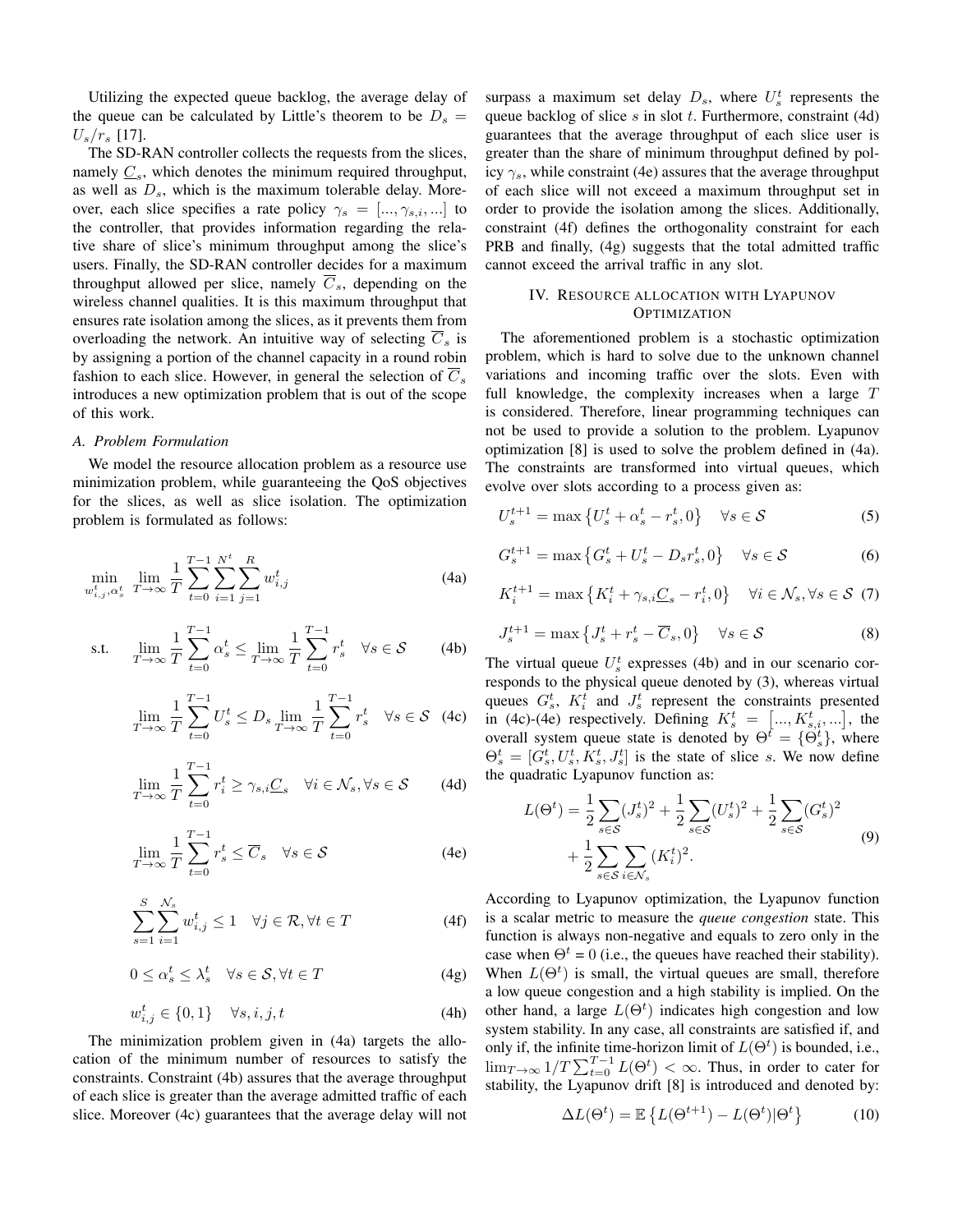# Algorithm 1 Admission Control

- 1: Collect the status of the admission control queue length  $U_s^t \quad \forall s \in S$ 2: if  $U_s^t = 0$  then
- 3: Admit  $\alpha_s^t = \lambda_s^t$  Kb to minimize (13) 4: else
- 5: Admit  $\alpha_s^t = 0$  Kb to minimize (13)
- 6: end if

Based on the Lyapunov technique, the objective is to minimize an infinite bound on the Lyapunov drift-plus-penalty in each time slot, where the drift-plus-penalty is expressed as:

$$
\Delta L(\Theta^t) + V \mathbb{E} \left\{ \sum_{i=1}^{N^t} \sum_{j=1}^{\mathcal{R}} w_{i,j}^t | \Theta^t \right\}.
$$
 (11)

 $V \geq 0$  is a design parameter to determine how much emphasis is given to the resource minimization, compared to the queue stability. The drift-plus-penalty expression given in (11) satisfies the expression stated in:

$$
\Delta L(\Theta^t) + V \mathbb{E} \left\{ \sum_{i=1}^{N^t} \sum_{j=1}^{\mathcal{R}} w_{i,j}^t \right\} \leq B + V \mathbb{E} \left\{ \sum_{i=1}^{N^t} \sum_{j=1}^{\mathcal{R}} w_{i,j}^t \right\}
$$
  
+ 
$$
\mathbb{E} \left\{ \sum_{s \in S} \left( r_s^t - \overline{C}_s \right) J_s^t + \sum_{s \in S} \left( \alpha_s^t - r_s^t \right) U_s^t \right\}
$$
  
+ 
$$
\mathbb{E} \left\{ \sum_{s \in S} \left( U_s^t - D_s r_s^t \right) G_s^t + \sum_{i \in \mathcal{N}_s} \left( \gamma_{s,i} \underline{C}_s - r_i^t \right) K_i^t \right\}
$$
(12)

where  $B > 0$  is a constant. Due to lack of space we refer the readers to [8, Lemma 4.6] for the full proof of the above expression. In order to solve the stochastic problem given in (4a) we need to minimize the right-hand-side of the expression given in (12) in every time slot, subject to the constraints elaborated in (4f)-(4h).

As we can see from (12), the statement on the righthand-side is convex and therefore we can find its minimum efficiently. In order to do so, we calculate the derivative with respect to the two decision variables, namely resource allocation  $w_{i,j}^t$  and admission control  $\alpha_s^t$ , and accordingly distribute the resources:

$$
\frac{\partial L}{\partial \alpha_s^t} = U_s^t \ge 0,\tag{13}
$$

$$
\frac{\partial L}{\partial w_{i,j}^t} = V - r_{i,j}^t \left( G_s^t - J_s^t + U_s^t + K_i^t \right). \tag{14}
$$

According to (13), we derive with respect to the variable of the admitted traffic of each slice. As minimization is the target, the result is that  $\alpha_s^t = 0$ , (i.e., traffic should not be accepted), when  $U_s^t > 0$ , while it may be accepted arbitrarily if  $U_s^t = 0$ . This induces an admission control procedure that

# Algorithm 2 Dynamic resource assignment

- 1: Initialization:
- 2: Choose  $V > 0$ ;
- 3: Set  $G_s^0 = J_s^0 = U_s^0 = K_i^0 := 0 \ \forall i \in \mathcal{N}_s \ \forall s \in S$
- 4: for  $t := 1, 2, 3, ..., \infty$  do
- 5: Slice Manager:
- 6: Calculate  $v_{s,j}^t = \max_{i \in \mathcal{N}_s} \left\{ r_{i,j}^t \left[ G_s^t J_s^t + U_s^t + K_i^t \right]^+ \right\}$
- 7: Store  $n_{s,j}^t = \arg \max_{i \in \mathcal{N}_s} \left\{ r_{i,j}^t \left[ G_s^t J_s^t + U_s^t + K_i^t \right]^+ \right\}$
- 8: Communicate  $v_s^t = \{v_{s,j}^t\}$  to SD-RAN Controller
- 9: SD-RAN Controller:
- 10: Assign resource j to slice  $s_j^t = \arg \max_{s \in \mathcal{S}} \{v_s^t \geq V\}$
- 11: Slice Manager:
- 12: If resource j was won, assign it to  $n_{s,j}^t$ .
- 13: Update  $G_s^t$ ,  $U_s^t$ ,  $K_i^t$ ,  $J_s^t$ , based on (6), (5), (7), (8).

14: end for

we state in Alg. 1. In order to apply the dynamic resource allocation, due to the orthogonality constraint (4f), each PRB should optimally be given to the user with maximum value of  $r_{i,j}^t$  ( $G_s^t$  –  $J_s^t$  +  $U_s^t$  +  $K_i^t$ ), as long as it is larger than V, while it should be not assigned at all if all values are lower than  $V$ .

The optimization is implemented by a two-stage bidding system, as shown in Alg. 2: Each slice manager maintains the queue states  $\Theta_s^t = [G_s^t, U_s^t, K_s^t, J_s^t]$  of its slice and updates them from slot to slot. Further, it calculates the value

$$
v_{s,j}^t = \max_{i \in \mathcal{N}_s} \left\{ r_{i,j}^t \left[ G_s^t - J_s^t + U_s^t + K_i^t \right]^+ \right\},\qquad(15)
$$

that each PRB is worth to it, stores the associated user  $n_{s,j}^t \in$  $\mathcal{N}_s$  and communicates  $v_{s,j}^t$  to the SD-RAN Controller. The latter then matches the values and assigns each resource to the slice manager to which it is of most value, or to none of it is smaller than  $V$ . The slice manager then schedules the resource internally to the user which produced this value.

## V. EVALUATION AND ANALYSIS

In the evaluation part, the effectiveness of the proposed method is investigated with respect to satisfying the QoS requirements, while also providing isolation guarantees. As stated earlier in the paper, the design parameter  $V$  of the Lyapunov technique introduces the trade-off between the resource utilization and the queue stability convergence time, which defines the time it takes for the optimization to satisfy the constraints. Therefore, the first analysis consists of determining the correct value of  $V$  for the given scenario. All the simulations are repeated 100 times and the confidence intervals are derived in order to correctly evaluate the performance. Considering in-aircraft communication as a representative usecase of 5G networks, we evaluate an in-cabin scenario, however due to non specific assumptions introduced in our approach the derived model is applicable to any cellular system. The simulation parameters are given in Table I. A Boeing B737- 400 is considered according to [18], where 156 passengers are distributed into 26 rows, each of which has 6 seats.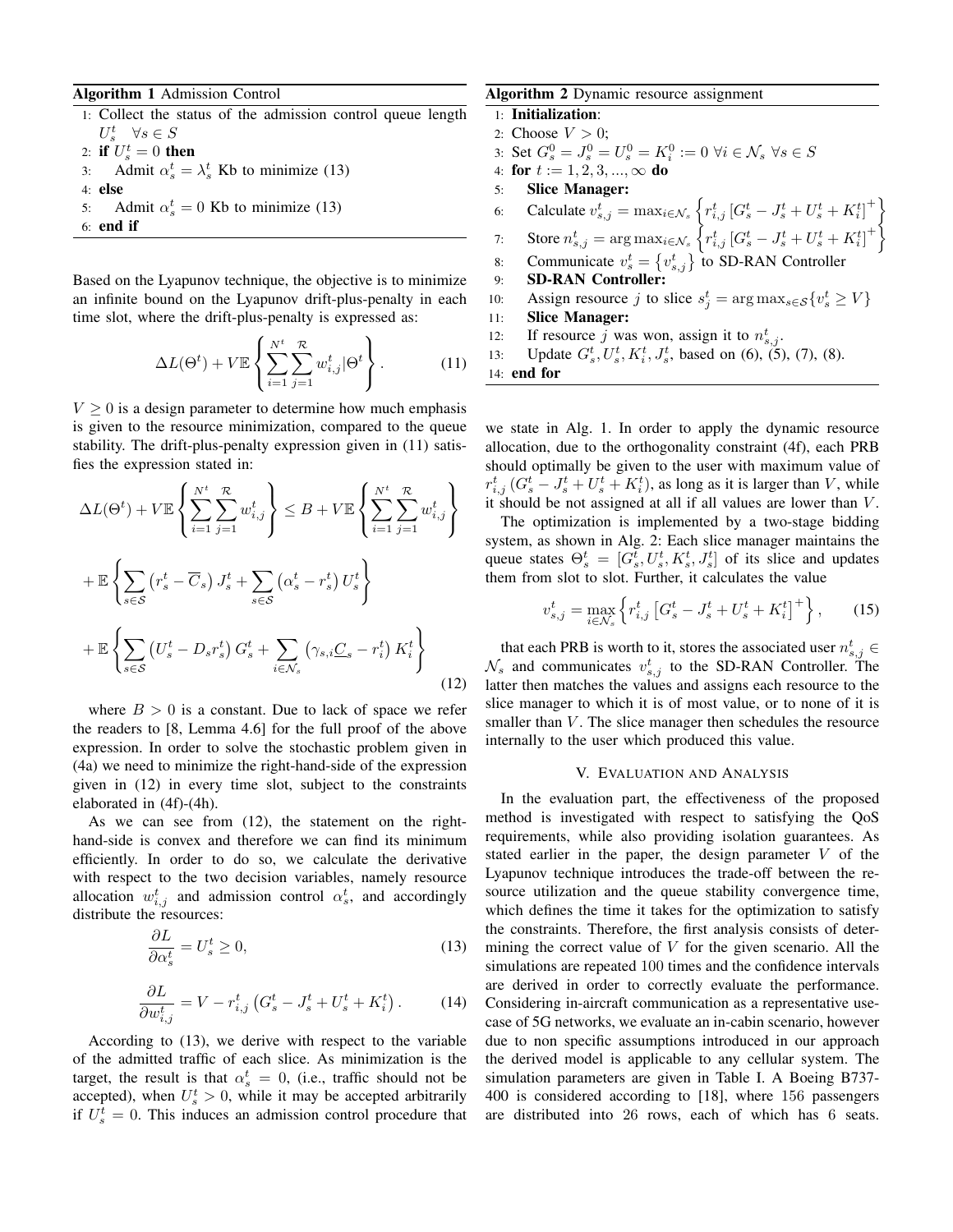

Fig. 2. Number of assigned resources with respect to the design parameter V given a maximum threshold  $\overline{C}_s$  of 7 Kb/slot per each slice, evaluated for various traffic arrivals.

Furthermore, a single small cell BS is positioned in the middle of the aircraft and it contains a bi-directional antenna. The used channel model corresponds to the work in [19], where real measurements were conducted in a cabin in order to acquire information regarding the path loss exponent, free space loss, slow fading and frequency selective distribution functions.

| System bandwidth $(B)$                          | 5 MHz                                                               |
|-------------------------------------------------|---------------------------------------------------------------------|
| BS antenna horizontal/vertical                  | $70^{\circ}/10^{\circ}$ beam width                                  |
| BS antenna down-tilt                            | $15^{\circ}$                                                        |
| Number of PRBs                                  | 25                                                                  |
| Transmission power                              | $-10$ dBm                                                           |
| Shadowing                                       | Gaussian zero-mean with 4.8 dB<br>standard deviation ( $\sigma_L$ ) |
| Free space loss at $d_r$                        | 37.5 dB                                                             |
| Reference $d_r$                                 | 1 <sub>m</sub>                                                      |
| Pathloss exponent $(n)$                         | 2.6                                                                 |
| Multipath                                       | Rice distribution with $-1.4$ dB<br>mean and K-factor 8.1 dB        |
| Path loss in $dB$ at distance $d$               | $PL = F_{d_r} + 10n \log(\frac{d}{d_r}) +$<br>$X(0,\sigma_L)$       |
| Number of Slices                                | $\overline{2}$                                                      |
| Number of users per slice                       | 5                                                                   |
| Minimum throughput required<br>per slice        | $4$ Kb/slot                                                         |
| Delay-critical slice maximum<br>tolerable delay | $10 \text{ ms}$                                                     |
| Maximum allowed throughput<br>per slice         | 7 Kb/slot                                                           |
| Number of slots                                 | 5000                                                                |

TABLE I SIMULATION PARAMETERS

Fig. 2, illustrates the number of PRBs needed to satisfy the QoS requirements of the slices depending on different design parameter values and traffic demands. As denoted by Fig. 2, the number of the assigned resources increases with the incoming traffic  $\lambda_s$  and decreases with the design parameter value V. In



Fig. 3. Convergence time of the optimization with respect to the design parameter V given a maximum threshold  $\overline{C}_s$  of 7 Kb/slot per each slice, evaluated for various traffic arrivals.

any case, the algorithm manages to satisfy the arrivals, as long as they do not overload the network. However, the larger  $V$  is, the closer to the optimal resource utilization the algorithm is, as the number of assigned PRBs to achieve the requirements decreases.

Fig. 3 illustrates the queue stability convergence time with respect to various arrivals and values of  $V$ . As depicted, the convergence time increases with the design parameter value V as expected, since the method assigns resources less frequently and therefore a larger time is needed for the queues to reach a stable state. Interestingly, the larger the traffic arrival is, the lower the convergence time. This is due to the fact that the queue state  $\Theta_s$  increases faster for larger arrivals and therefore the queues reach the required steady-state magnitude faster.

Given the results from Fig. 2 and Fig. 3, a trade-off regarding the queue stability convergence time and the resource utilization must be decided, such that the system can be evaluated correctly. Again, we stress that regardless of the chosen Lyapunov design parameter  $V$ , the constraints are not violated, only the time required to satisfy them increases. According to the observations from the aforementioned figures, a suitable design parameter value is  $V = 250$ , which is therefore considered for all the upcoming evaluations of this paper, if not stated differently.

# *A. Isolation Performance*

Isolation performance in network slicing can be evaluated by the impact that changes happening in the other slices, such as the number of users or traffic demands, have on a given slice. In order to correctly measure and evaluate the isolation performance given by the introduced model, we consider two scenarios, 1) Given a traffic demand for the delay-critical slice, the traffic demand of the throughput-critical slice is varied and the influence on the achieved throughput is evaluated. 2) Similarly, given a traffic demand for the throughput-critical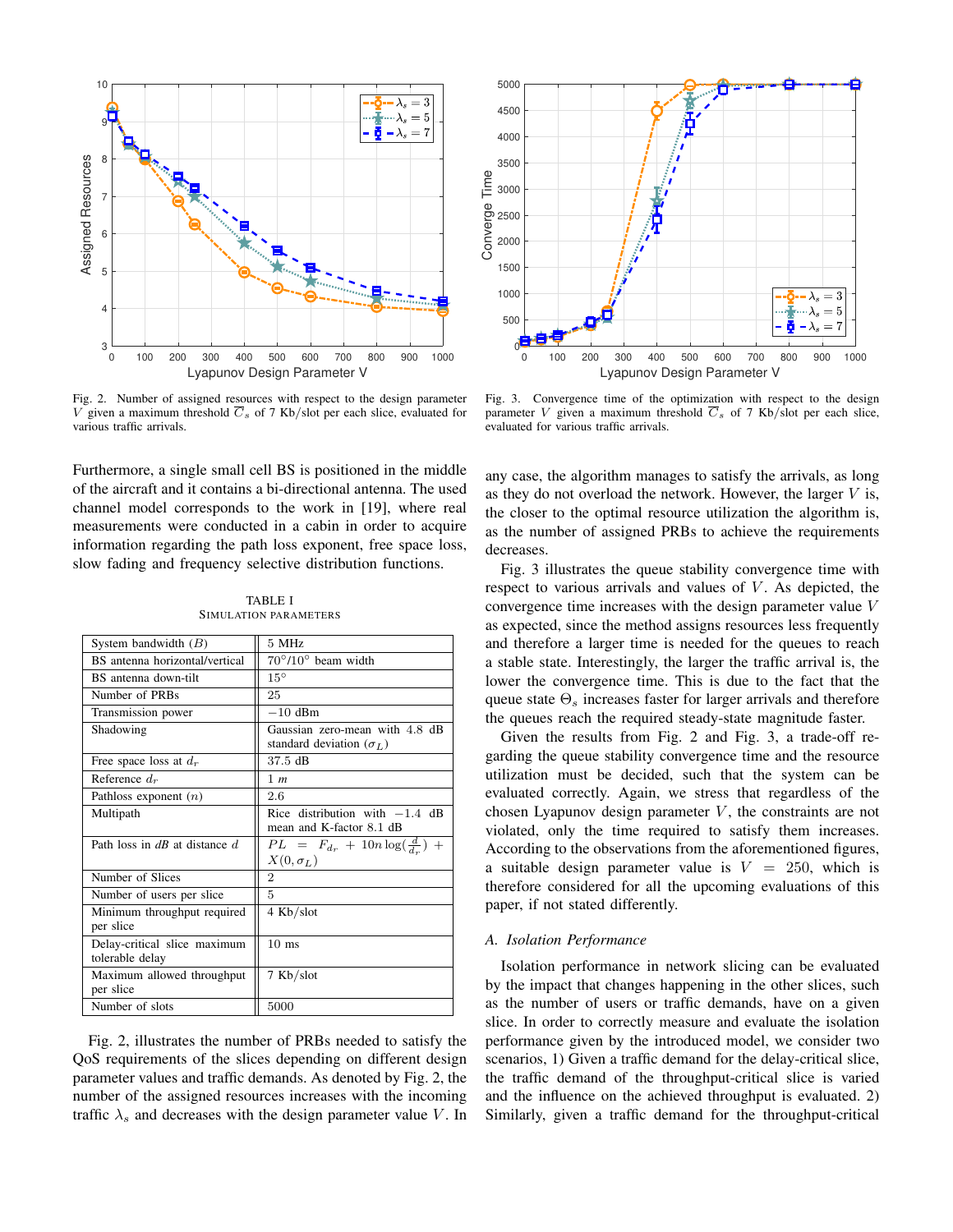

Fig. 4. Average throughput of the delay-critical and throughput-critical slices as well as average delay of the delay-critical slice with respect to various traffic demands of the throughput-critical slice given a 5 Kb/slot arrival of the delay-critical slice and  $V = 250$ .

slice, the traffic demand of the delay-critical slice is varied and the influence on the maximum delay is evaluated.

Fig. 4 illustrates the delay-critical slice achieved throughput, referred to as  $r_s^{DS}$ , for different variations of the throughputcritical slice traffic arrivals,  $\lambda_s^{CS}$ . Given an incoming traffic demand of 5 Kb/slot for the delay-critical slice, the incoming traffic arrival of the throughput-critical slice varies between 3-15 Kb/slot, where  $\lambda_s^{CS} = 3$  is lower than  $C_s$ , whereas  $\lambda_s^{CS}$  = 15 is larger than  $\overline{C}_s$ . As denoted by Fig. 4 the achieved throughput of the delay-critical slice, namely  $r_s^{DS}$ is not affected by the change of the traffic arrival of the other slice. Moreover, the average delay for the delay-critical slice is shown to be unaffected and remains below the requirement  $D_s$ . As per the throughput of the throughput-critical slice referred to as  $r_s^{CS}$ , it remains larger than the minimum requirement  $C_s$  and regardless of the traffic demand does not exceed the maximum threshold  $\overline{C}_s$ . Therefore, the isolation among the two slices can be guaranteed.

Similarly, Fig. 5 illustrates the second scenario, where the traffic arrival of the throughput-critical slice is fixed to 5 Kb/slot, whereas the traffic arrival of the delay-critical slice varies between 3-15 Kb/slot. Even in this case, as shown the traffic variation of the delay-critical slice referred to as  $\lambda_s^{DS}$  does not affect at all the achieved throughput of the throughput-critical slice  $r_s^{CS}$ . Moreover, the minimum required throughput is achieved for the delay-critical slice, and further, the maximum threshold is not exceeded regardless of the traffic arrival. Finally, the average delay does not exceed the maximum tolerable delay  $D_s$ . These results indicate the effectiveness of our approach in the ability to achieve the QoS requirements, while guaranteeing a smooth functionality and isolation among the slices.



Fig. 5. Average throughput of the throughput-critical and delay-critical slice as well as average delay of the delay-critical slice with respect to various traffic demands of the delay-critical slice given a 5 Kb/slot arrival of the throughput-critical slice and  $V = 250$ .



Fig. 6. Number of assigned resources with respect to the maximum throughput threshold  $\overline{C}_s$  per slice given a traffic arrival of 5 Kb/slot per each slice.

#### *B. Maximum Threshold Selection*

Further investigations are conducted to demonstrate the impact of the maximum threshold on the resource utilization. As shown in Fig. 6, the resource assignment is increasing with  $\overline{C}_s$ . Moreover, by varying the values of the design parameter we can see that the higher the  $V$ , the more stable the system gets and the global minimum on the resource utilization is achieved. Therefore, we can conclude that the design parameter  $V$  and maximum threshold  $\overline{C}_s$  are coupled and a careful selection has to be made depending on the history of the incoming traffic. Furthermore, in general the selection of a maximum threshold  $\overline{C}_s$  above the network capabilities can not assure the isolation among the slices, because then traffic may be injected in a magnitude that renders the resulting problem infeasible.